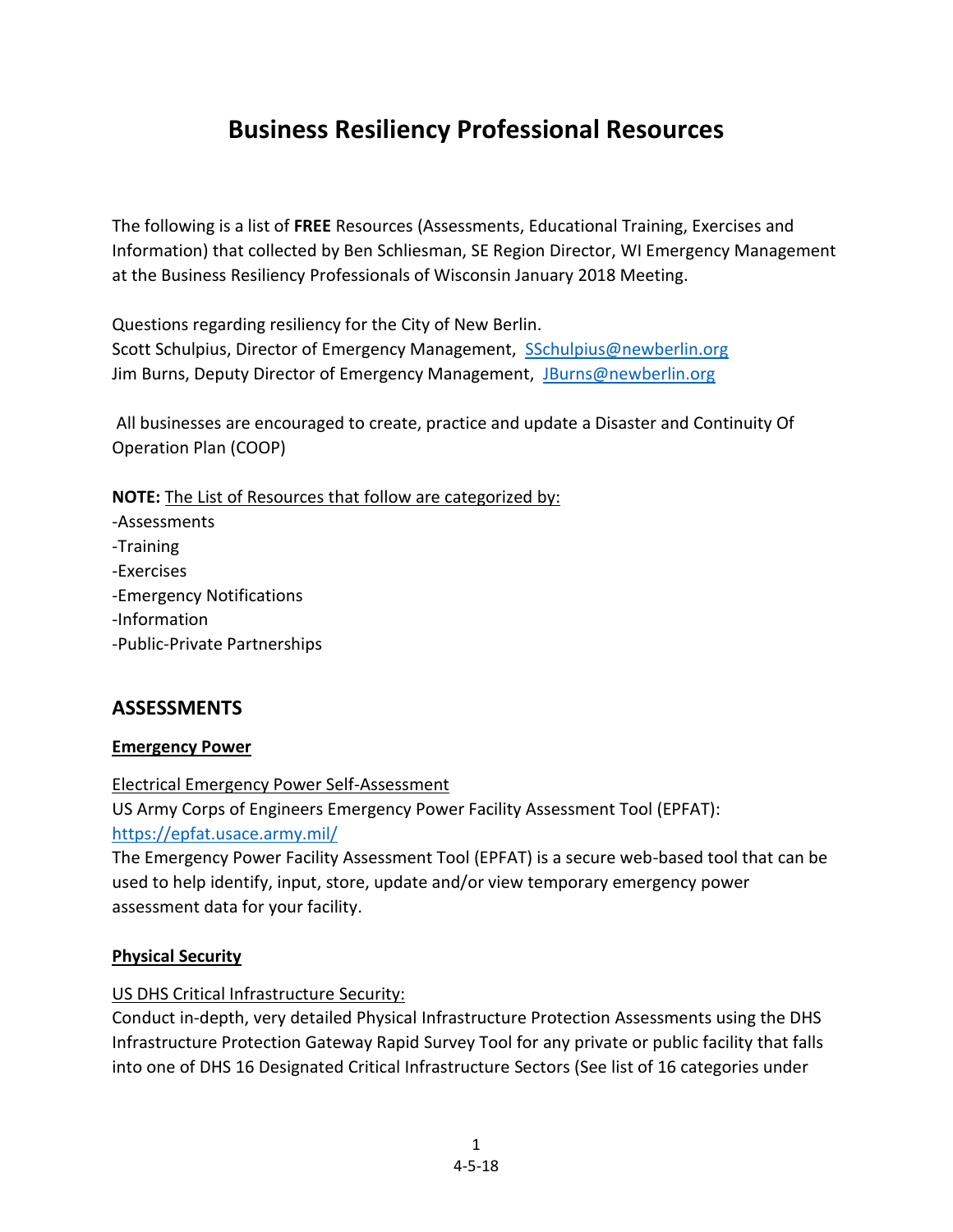"INFORMATION" below). Contact John Busch, DHS Protective Security Advisor – Wisconsin at [john.busch@hq.dhs.gov](mailto:john.busch@hq.dhs.gov) (John covers the entire State of Wisconsin).

# **Cyber**

## US DHS Cyber Security Advisor:

Conduct in-depth, Cyber Infrastructure Protection for the 16 DHS Designated Critical Infrastructure Sectors. Contact John Busch, DHS Protective Security Advisor – Wisconsin at [john.busch@hq.dhs.gov](mailto:john.busch@hq.dhs.gov) (John will put you in contact with the Cyber Protection Security Advisor who covers the eight Midwest States).

# **TRAINING**

# Federal Emergency Management Agency (FEMA)

Independent Study Courses (Various online courses geared towards different audiences including the private-sector: <https://training.fema.gov/is/crslist.aspx?all=true>

FBI

Offers training on Active-Shooter as well as provide Educational Seminars on: Intellectual Property Protection, Cyber Crime and other topics. Go to: <https://www.fbi.gov/resources/businesses> and/or contact the Milwaukee FBI Office at: 414-276-4684

## US Department of Homeland Security

Offers training on Counter-Improvised Explosive Device and Risk Management both in a classroom setting and via Virtual Instructor – Led Training (VILT). Contact John Busch, DHS Protective Security Advisor – Wisconsin at  $\frac{\sinh(b)}{\cosh(a)}$  and  $\frac{\sinh(a)}{\cosh(a)}$  for more information

## Wisconsin Emergency Management (WEM)

WEM has an on-line Training calendar that lists all upcoming FREE Classroom FEMA and other federally funded courses throughout the State as well as Emergency Management Conferences. <https://www.trainingwisconsin.org/>

# **EXERCISES**

# FEMA Emergency Management Institute (EMI) Virtual Table Top Exercises <https://training.fema.gov/programs/emivttx.aspx>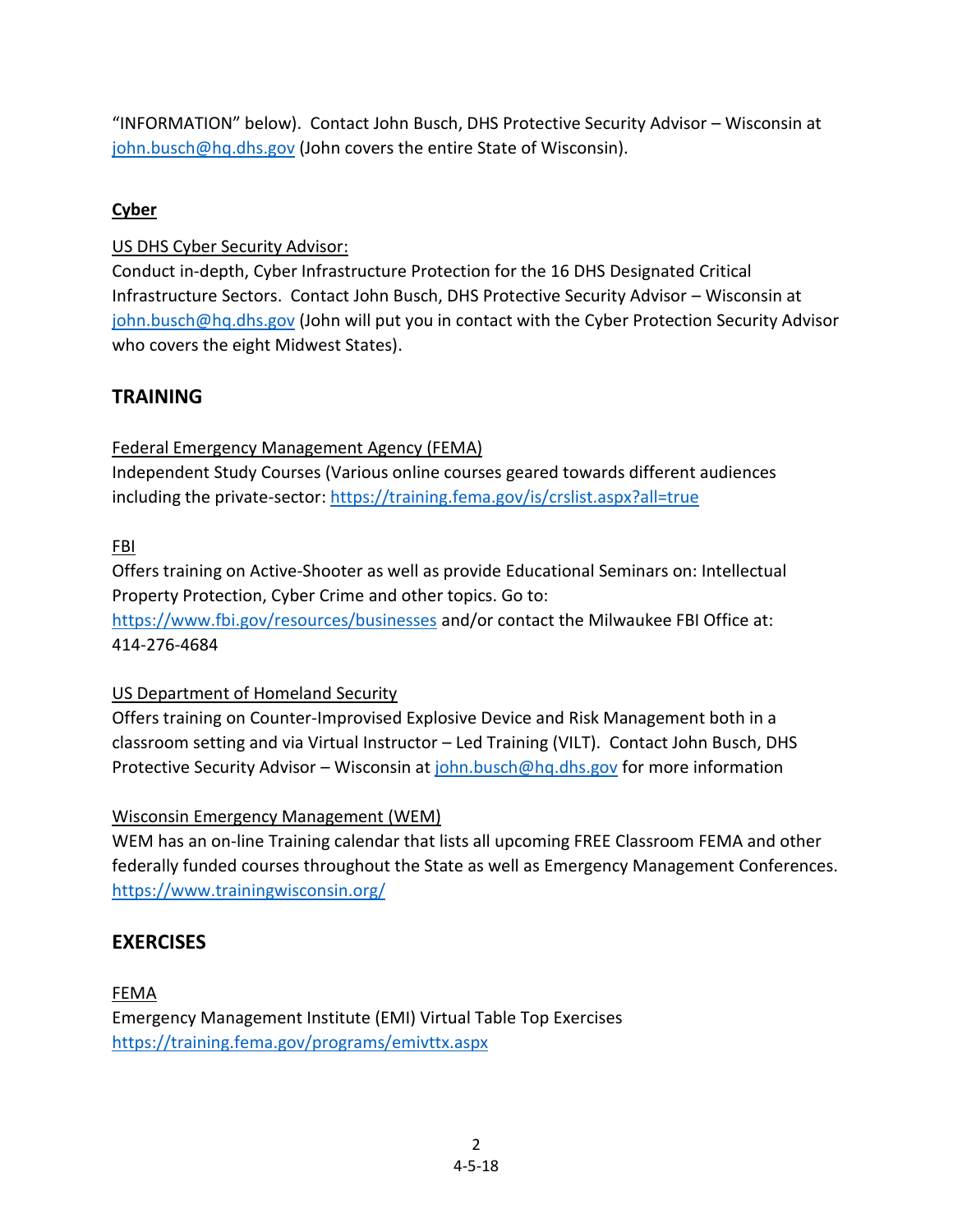## Wisconsin County Emergency Management Offices

Each of Wisconsin's 72 County Emergency Management Offices under a Grant they receive are required to conduct a minimum of at least Exercise per year; numerous Counties, especially those in larger metropolitan areas conduct many more. County Emergency managers are also encouraged to have the private-sector participate in their Exercises. To contact a County Emergency manager about an Exercise or other information go to:

[http://emergencymanagement.wi.gov/counties/county\\_directors.asp](http://emergencymanagement.wi.gov/counties/county_directors.asp) and click on the County you're interested in.

## Wisconsin - State

The State of Wisconsin is required to conduct/participate in numerous Exercise throughout the year. Whenever feasible and it makes sense, the State's Business Emergency Operations Center (BEOC) is activated. To find out more information about the State's BEOC and/or possibly get involved in State Exercises contact: [Jennifer.Tarwater@wisconsisn.gov](mailto:Jennifer.Tarwater@wisconsisn.gov) Jennifer is WEM's Community Preparedness Coordinator and coordinates the State's BEOC.

# **EMERGENCY NOTIFICATIONS**

#### County/Municipal Based:

Many County Governments as well as municipal governments utilize a reverse 9-1-1 Calling service for emergencies, usually non-weather events. If an incident occurs within the County, the County EM and/or their designee can identify a geographic area to which a recorded message is sent out to. People can opt into this with their cell phone number as well as an Email addresses. To find out if a given County has such a system, go to [http://emergencymanagement.wi.gov/counties/county\\_directors.asp](http://emergencymanagement.wi.gov/counties/county_directors.asp) and click on the County you're interested in. You can then either go directly to that County's EM website or call the County EM Office to find additional information.

## Wireless Emergency Alerts (WEA):

Emergency Alerts to Cell Phones. WEA allows government officials to send emergency alerts to all cell phone subscribers with WEA-capable devices if their wireless carrier participates in the program.

#### There are three types of Alerts you can receive:

- 1. Alerts issued by the President
- 2. Alerts involving imminent threats to safety or life
- 3. Amber Alerts

The FCC requires all wireless carriers that do not participate in WEA to notify customers.

Consumers should check with their wireless carriers to determine the extent to which they are offering WEA. For more information go to:

<https://www.fcc.gov/consumers/guides/wireless-emergency-alerts-wea>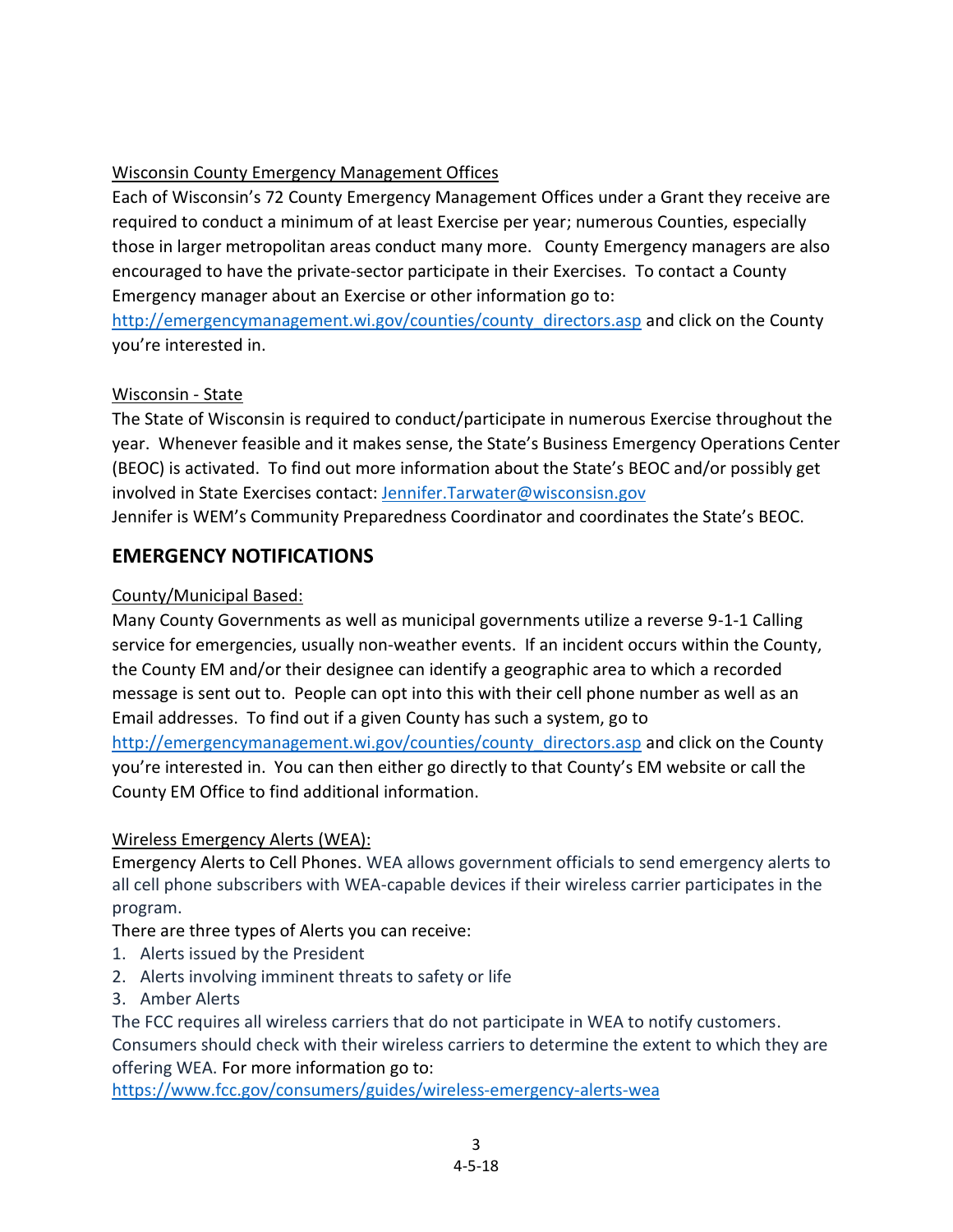NOAA Weather Radio All Hazards: A nationwide network of radio stations broadcasting continuous weather information directly from the nearest National Weather Service Office 24/7. They will also broadcast local emergency non-weather information provided by the County/Municipal Emergency Management Office Weather Radios can be programmed for one or multiple Counties as well as to the types of Alerts and Watches and Warnings you want to be notified about. <http://www.nws.noaa.gov/nwr/>

#### US Geological Survey (USGS) Water Alert Service:

For any river or Lake that has a USGS Gauge, you can receive free automatic texts and/or Emails when the water level reaches a specific height. The user sets the parameters for what water level they want to be notified for as well as other info. To subscribe go to: <http://water.usgs.gov/wateralert>

#### Wisconsin Department of Transportation:

You can sign-up for Emergency Road Alerts (Road closures/accidents) for the Interstate System and any State Highway in Wisconsin. This can be for any given Highway/Interstate or based upon a specific route you travel[. https://511wi.gov/faq](https://511wi.gov/faq)

#### Other Emergency Alert/Notification Systems:

- Broadcast Media lets you sign-up for free weather or news that affects your area (Try Weather Channel as well as local TV channels)
- Many Free and inexpensive Emergency notification and/or Emergency-related Apps are available for Smart Phones, I-phones etc. Go to your Android or Apple App Store.

## **INFORMATION**

#### US Department of Homeland Security 16 Critical Infrastructure Sectors:

The 16 Critical Infrastructure Sectors are: Chemical, Commercial Facilities, Communications, Critical Manufacturing, Dams, Defense Industrial Base, Emergency Services, Energy, Financial Services, Food & Agriculture, Government Facilities, Healthcare and Public Health, Information Technology, Nuclear Reactors, Materials & Waste, Transportation Systems, Water & Wastewater Systems. Go to the following webpage and click on each Sector for additional information:<https://www.dhs.gov/critical-infrastructure-sectors>

#### **Information Bulletins (Daily and/or Weekly)**

Emergency Management & Response Information Sharing & Analysis Center (EMR-ISAC) Issues a monthly InfoGram: [www.usfa.dhs.gov/emr-isac](http://www.usfa.dhs.gov/emr-isac)

## InfraGard: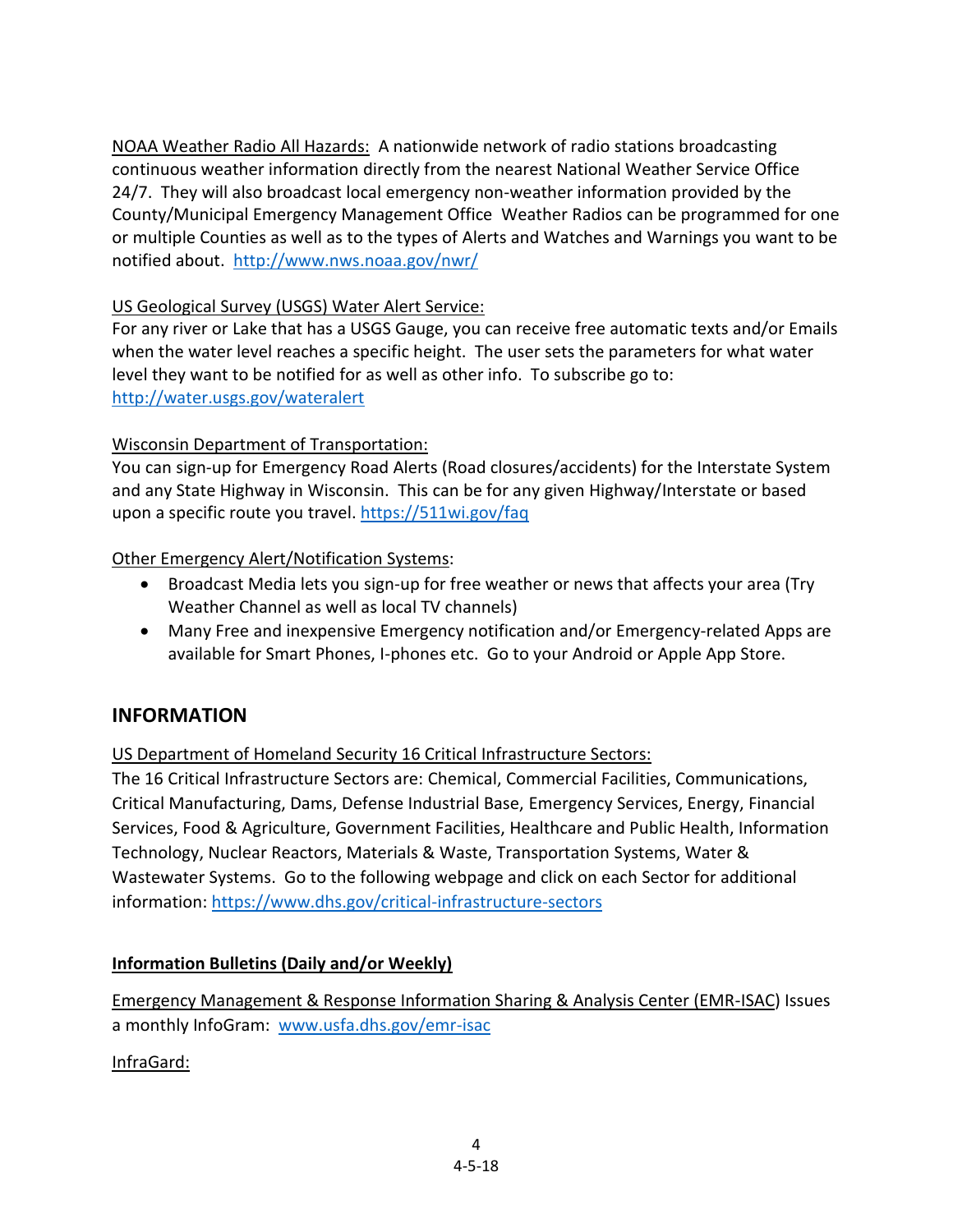The FBI's InfraGard Program is a partnership between the FBI and the private-sector that expedites the timely exchange of information (heavily cyber related) relevant to USHS 16 Critical Infrastructure Sectors. InfraGard will send out Alerts and Advisories regarding the various 16 Critical Infrastructure categories to its members. [www.infragard.org](http://www.infragard.org/)

#### Insurance Institute for Business and Home (IBHS):

IBHS is an independent non-profit, scientific research and communications organization supported by the property insurance industry. IBHS is focused on reducing or eliminating commercial and residential property losses due to natural and/or man-made via developing business continuity and recovery programs and businesses, individuals and communities more resilient in the event of loss. IBHS publishes various templates and papers and resources for businesses. <https://disastersafety.org/>

#### National Security Institute:

Publishes Security Newswatch Briefs - Free weekly Briefs sent out to the private and public sectors. <http://www.nsi.org/newsletter.html>

# US DHS Daily Open Source Infrastructure Report:

Issued daily, it covers latest info. on the 16 Critical Infrastructure Sectors: [www.dhs.gov/dhs-daily-open-source-infrastructure-report](http://www.dhs.gov/dhs-daily-open-source-infrastructure-report)

# US DHS Critical Infrastructure Threat Information Sharing Framework: A reference Guide for the Critical; Infrastructure Community:

A guide for critical infrastructure owners and operators as well as other critical infrastructure security and resilience stakeholders, describes how threat information is shared between the federal government and owners and operators. This framework includes descriptions and contact information for key threat information-sharing entities, as well as case studies that show how threat information sharing works in practice. Download the Guide at: <https://www.dhs.gov/publication/ci-threat-info-sharing-framework>

## **Information**

## County Hazard Vulnerability Assessments:

Each County is required to have a Countywide Hazard Vulnerability Assessment that they update every few years. To make sure that your Plans cover the various vulnerabilities, go to [http://emergencymanagement.wi.gov/counties/county\\_directors.asp](http://emergencymanagement.wi.gov/counties/county_directors.asp) and click on the County you're interested in. You can then either go directly to that County's EM website or call the County EM Office to get this information.

#### FEMA Ready.Gov – Business: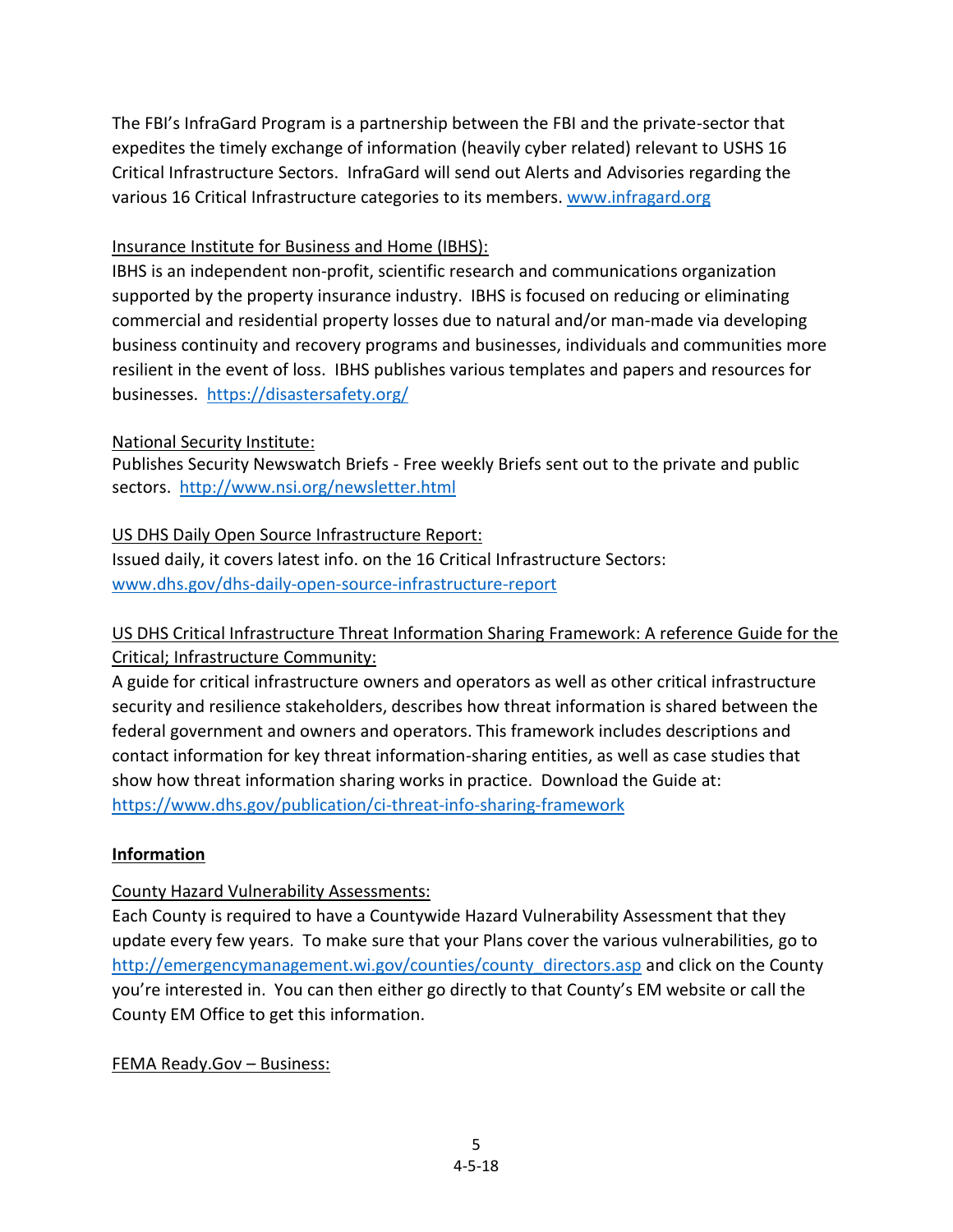FEMA's Preparedness and Planning site for the private sector. Has lots of information/templates. <https://www.ready.gov/business>

#### National Cyber Security and Communication Integration Center (NCCIC):

The NCCIC serves as a central location where a diverse set of partners involved in cybersecurity and communications protection coordinate and synchronize their efforts. NCCIC's partners include other government agencies, the private sector, and international entities. Working closely with its partners, NCCIC analyzes cybersecurity and communications information, shares timely and actionable information, and coordinates response, mitigation and recovery efforts. [www.us-cert.gov/nccic](http://www.us-cert.gov/nccic)

National Institute for Occupational Safety and Health

Emergency Preparedness for Business: Management Planning Guides, Facility Protection, Misc. Resources, Federal Agency Contacts

<https://www.cdc.gov/niosh/topics/emres/business.html>

#### Small Business Administration:

Regardless of the size of your Business, this website has lots of information geared towards businesses, everything from A – Z.<https://www.sba.gov/business-guide>

#### US-CERT (Computer Emergency Readiness Team):

US-CERT strives for a safer, stronger Internet for all Americans by responding to major incidents, analyzing threats, and exchanging critical cybersecurity information with trusted partners (Private and public sectors) around the world. US-CERT Develops timely and actionable information for distribution to federal departments and agencies; state, local, tribal and territorial (SLTT) governments; critical infrastructure owners and operators; private industry; and international organizations.<https://www.us-cert.gov/>

US DHS Office of Emergency Communications: Sign-up for

-GETS (Government Emergency Telecommunications Service)

-WPS (Wireless Priority Service)

-TSP (Telecommunications Service Priority)

If your Business falls into one of US Department of Homeland Security's 16 Critical; Infrastructure categories, you are eligible. See below for more information: [www.dhs.gov/telecommunications-service-priority-tsp](http://www.dhs.gov/telecommunications-service-priority-tsp)

#### **WI US Department of Homeland Security Fusion Centers:**

SE WI Threat Analysis Center (STAC) <http://city.milwaukee.gov/hls/IntelligenceFusionCenter.htm>

Wisconsin Statewide Intelligence Center (WSIC): <https://wifusion.org/?AspxAutoDetectCookieSupport=1>